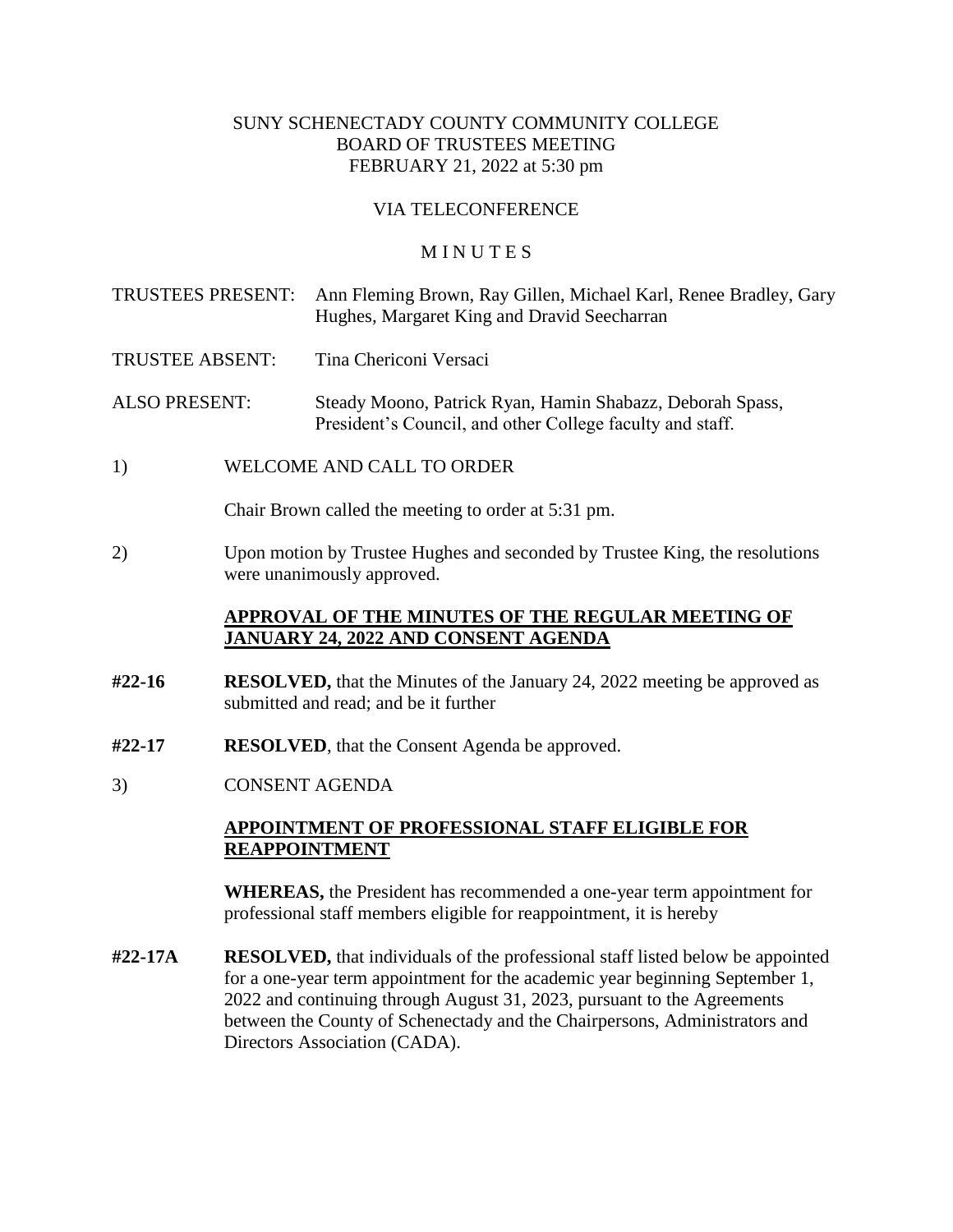# **CONSIDER FOR REAPPOINTMENT EFFECTIVE SEPTEMBER 1, 2022**

### **ACADEMIC AFFAIRS**

Jacqueline Keleher-Hughes, Director of Library Services Cynthia Zielaskowski, Registrar

### **INFORMATIONAL TECHNOLOGY**

Albin Zielaskowski, Director of Enterprise Systems Paul Henry, Director of IT Operations

## **STRATEGIC INITIATIVES AND PLANNING**

Laura Sprague, Director of Admissions

## **CAREER ADMINISTRATIVE APPOINTMENT (DIRECTORS)**

**WHEREAS,** Article VI of the Agreement between the County of Schenectady and the Chairpersons, Administrators and Directors Association (CADA) provides for career administrative appointments for Directors eligible for consideration of these three-year appointments, as well as for extensions of such appointments, and

**WHEREAS,** individuals holding a position of Director are eligible for such consideration, and

**WHEREAS,** a recommendation has been made for one eligible Director, based on a review of recent evaluations of their job performance, it is hereby

**#22- 17B RESOLVED,** that the following individual be granted an initial career administrative appointment per the terms and conditions of the Agreement between the County of Schenectady and the Chairpersons, Administrators and Directors Association (CADA) as noted below:

> Pamela McCall, Director of College and High School Partnerships September 1, 2021 – August 31, 2024

## **CAREER ADMINISTRATIVE APPOINTMENT (DIRECTORS)**

**WHEREAS,** Article VI of the Agreement between the County of Schenectady and the Chairpersons, Administrators and Directors Association (CADA) provides for career administrative appointments for Directors eligible for consideration of these three-year appointments, as well as for extensions of such appointments, and

**WHEREAS,** individuals holding a position of Director are eligible for such consideration, and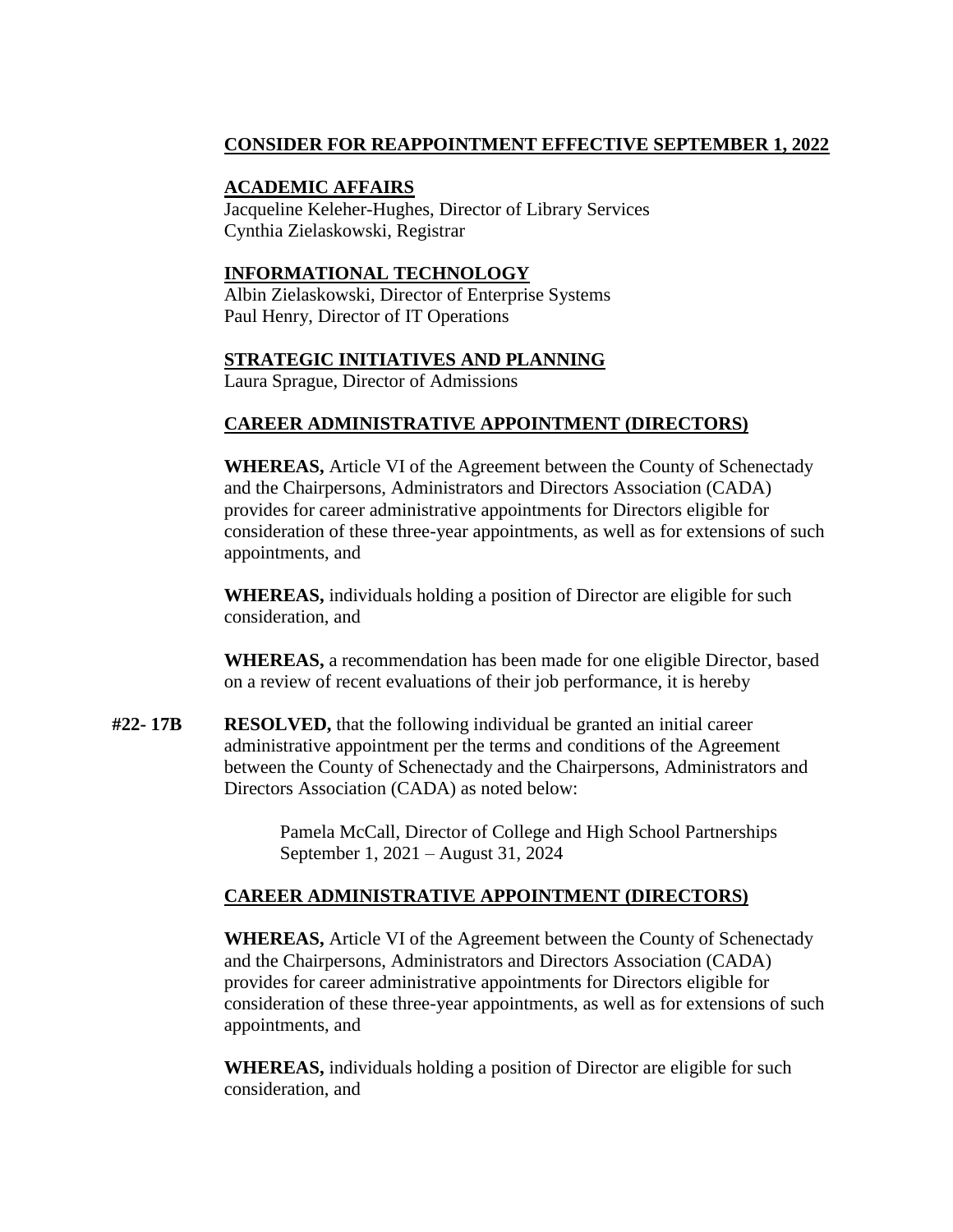**WHEREAS,** a recommendation has been made for one eligible Director, based on a review of recent evaluations of their job performance, it is hereby

**#22-17C RESOLVED,** that the following individual be granted an initial career administrative appointment per the terms and conditions of the Agreement between the County of Schenectady and the Chairpersons, Administrators and Directors Association (CADA) as noted below:

> Michelle Ragucci, Director of Academic Services September 1, 2020 – August 31, 2023

### **CAREER ADMINISTRATIVE APPOINTMENT (DIRECTORS)**

**WHEREAS,** Article VI of the Agreement between the County of Schenectady and the Chairpersons, Administrators and Directors Association (CADA) provides for career administrative appointments for Directors eligible for consideration of these three-year appointments, as well as for extensions of such appointments, and

**WHEREAS,** individuals holding a position of Director are eligible for such consideration, and

**WHEREAS,** a recommendation has been made for one eligible Director, based on a review of recent evaluations of their job performance, it is hereby

**#22-17D RESOLVED,** that the following individual be granted an extension of their career administrative appointment per the terms and conditions of the Agreement between the County of Schenectady and the Chairpersons, Administrators and Directors Association (CADA) as noted below:

> David Gonzalez, Director of Athletics September 1, 2022 – August 31, 2025

### **APPOINTMENT OF PROFESSIONAL STAFF ELIGIBLE FOR REAPPOINTMENT**

**WHEREAS,** the President has recommended a one-year term appointment, for professional staff members eligible for reappointment; it is hereby

**#22-17E RESOLVED,** that individuals of the professional staff listed below be appointed for a one-year term appointment for the academic year beginning September 1, 2022, pursuant to the Agreements between the County of Schenectady and the SUNY Schenectady Union of the Faculty and Professionals (UFP).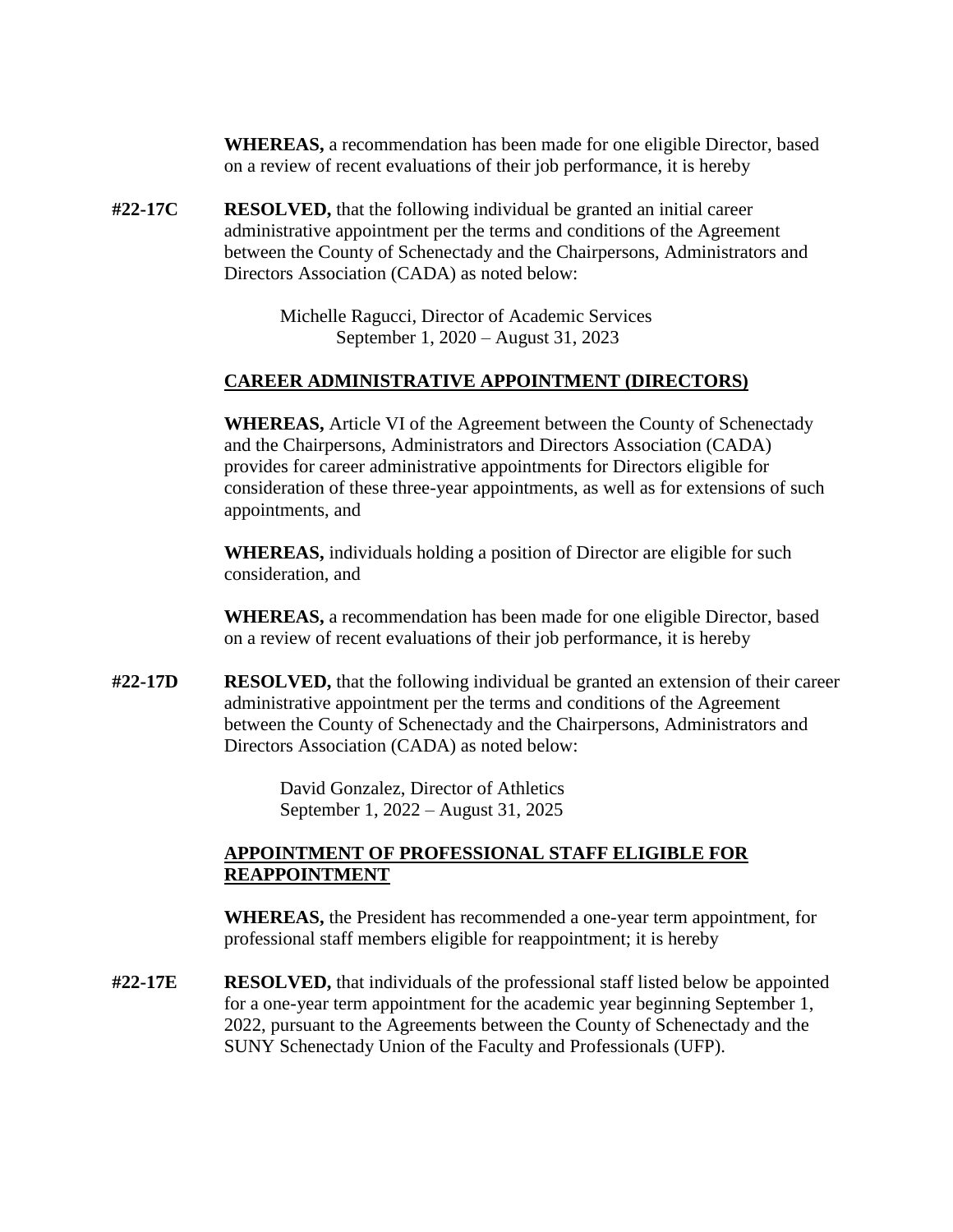## **CONSIDER FOR REAPPOINTMENT EFFECTIVE SEPTEMBER 1, 2022**

### **ACADEMIC AFFAIRS**

Giovannine Matheron, Collection Development/ Electronic Resource Librarian Holly Sociagrosch, Assistant Registrar **BUSINESS, CRIMINAL JUSTICE AND LAW**

Cayla Gaworecki, Assistant Professor Daniel Holz, Math Instructor Dr. Claire Parham, Paralegal Instructor

### **LIBERAL ARTS**

Michelle Garretson, Psychology Instructor C. Geoffrey Welch, Professor

### **MATH, SCIENCE, TECHNOLOGY AND HEALTH**

Carol Maimone, Assistant Professor Dr. Margaret McLellan-Zabielski, Assistant Professor Dr. Imari Shaw, Assistant Professor

### **SCHOOL OF HOTEL, CULINARY ARTS AND TOURISM**

Michael Hazard, Senior Technical Assistant Ronald Ragucci, Senior Technical Specialist Vanessa Traver, Assistant Professor Courtney Withey, Assistant Professor

### **STRATEGIC INITIATIVES AND PLANNING**

Thairy Echevarria, Admissions Advisor Mark Kelly, Admissions Advisor Racene Lawes, Academic Advisor Shannon Stone, Academic Advisor Anna Westerman, Academic Advisor/Veteran's Certifying Officer Mary Silvestri, Testing Center Coordinator

### **STUDENT AFFAIRS**

Ben DeAngelis, Student Activities Advisor and Title IX Coordinator

## **PROMOTIONS EFFECTIVE SEPTEMBER 1, 2022**

**WHEREAS,** the President has assured the Board that the policies of the Board of Trustees and the stipulations of the Agreements with the SUNY Schenectady Union of Faculty and Professionals (UFP) have been met in considering promotions, and

**WHEREAS,** the Board of Trustees has considered the recommendations of the President for the following promotions and promotional recognitions, it is hereby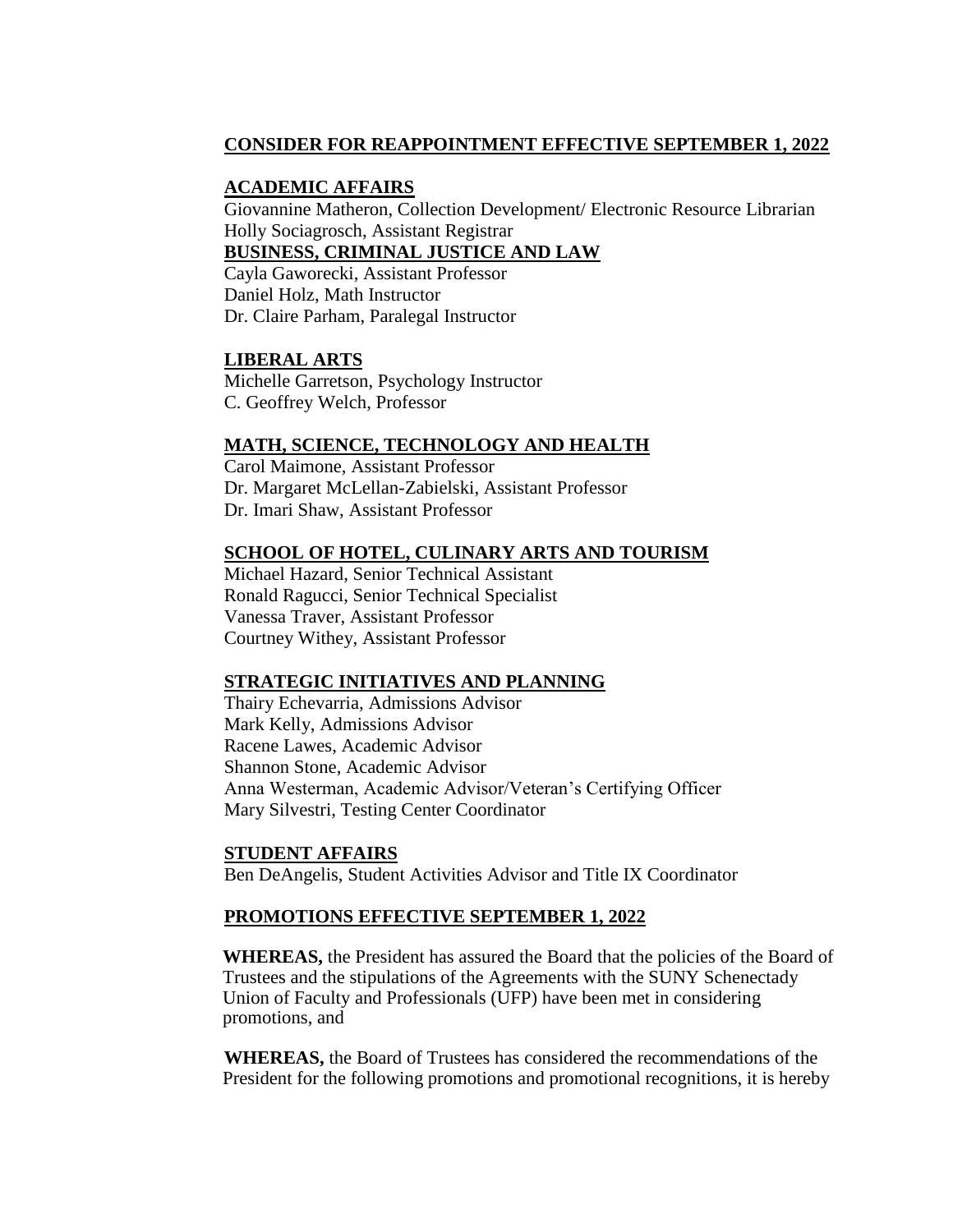**#22-17F RESOLVED,** that the following persons be promoted to the rank indicated, with a stipend to be added to their 2022-23 salary base, effective September 1, 2022:

| NAME/DEPARTMENT                                             | PROMOTED TO                                         | <b>INCREASE</b> |
|-------------------------------------------------------------|-----------------------------------------------------|-----------------|
| Susanna Adams<br><b>Student Affairs</b>                     | Coordinator of ADA<br><b>Transition Services II</b> | \$1,150         |
| Sten Isachsen<br>Music                                      | <b>Associate Professor</b>                          | \$2,000         |
| Allyson Keyser<br>Music                                     | Professor                                           | \$3,000         |
| Racene Lawes<br>Strategic Initiatives and Planning          | Academic Advisor II                                 | \$1,150         |
| John O'Connell<br>Hotel, Culinary Arts & Tourism            | <b>Associate Professor</b>                          | \$2,000         |
| <b>Richard Simons</b><br>Math, Science, Technology & Health | Professor                                           | \$3,000         |

### **PROFESSIONAL DEVELOPMENT REQUEST – ANN FLEMING BROWN**

**#22-17G RESOLVED,** that the Board of Trustees hereby approves the following professional development request in accordance with the policies and procedures of the College:

> Board Chair, Ann Fleming Brown, to attend the American Association of Community College's (AACC) Annual Meeting, April 30-May 3, in New York, NY at a cost not to exceed \$3,000.00.

### **PROFESSIONAL DEVELOPMENT REQUEST – DR. STEADY MOONO**

**#22-17H RESOLVED,** that the Board of Trustees hereby approves the following professional development request in accordance with the policies and procedures of the College:

> President, Dr. Steady Moono, to attend the American Association of Community College's (AACC) Annual Meeting, April 30-May 3, in New York, NY at a cost not to exceed \$3,000.00.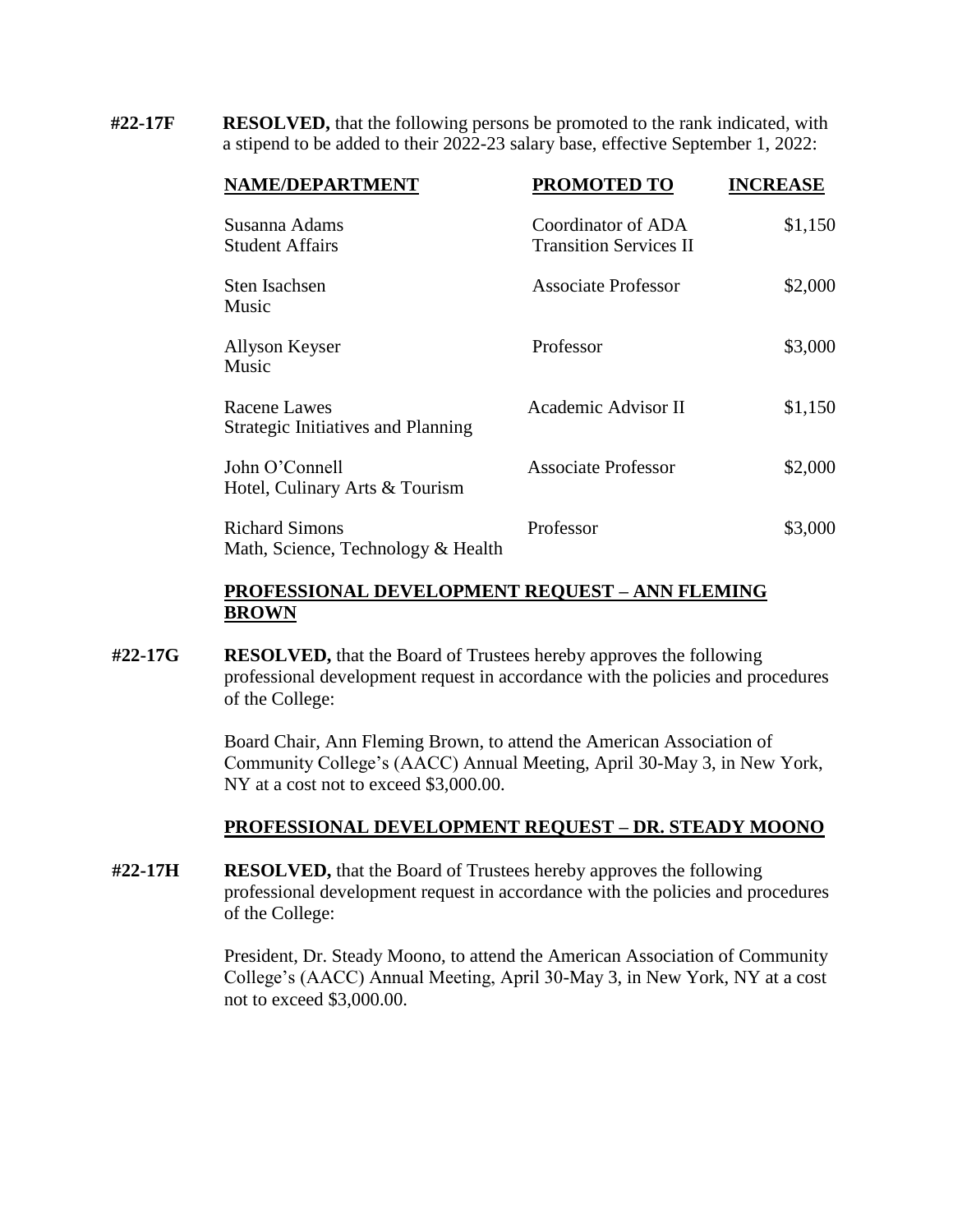### **PROFESSIONAL DEVELOPMENT REQUEST – DR. DAVID CLICKNER**

**#22-17I RESOLVED,** that the Board of Trustees hereby approves the following professional development request in accordance with the policies and procedures of the College:

> Vice President for Strategic Initiatives and Planning, Dr. David Clickner, to attend the American Association of Community College's (AACC) Annual Meeting, April 30-May 3, in New York, NY at a cost not to exceed \$3,000.00.

## **PROFESSIONAL DEVELOPMENT REQUEST – DR. HAMIN SHABAZZ**

**#22-17J RESOLVED,** that the Board of Trustees hereby approves the following professional development request in accordance with the policies and procedures of the College:

> Chief of Staff, Dr. Hamin Shabazz, to attend the Association of Community College Trustees (ACCT) National Legislative Summit, February 6 – February 9, 2022, in Washington, DC at a cost not to exceed \$2,425.00.

## 4) REPORT OF THE CHAIR

Dr. Shabazz, Dr. Moono, Paula Ohlhous and I have represented SUNY Schenectady at the NYCCT Conference in DC. Paula was able to have Congressman Paul Tonko join us for breakfast with all of the NYS Community College Trustees. He shined very brightly on SUNY Schenectady. We also had the chance to meet with Senator Gillibrand and Senator Schumer by ZOOM, to advocate for federal information. We learned some insightful information; something interesting which will put SarahWilson-Sparrow to work, about monies becoming available for HealthCare Workforce, that was learned about from Senator Gillibrand.

Foundation Report was provided by Ann Fleming Brown, speaking for Tina Versaci:

- The Foundation continues to receive new scholarship support for students in the 2022-23 academic year..scholarship gifts in the last month total \$27,000.
- Funds raised for *Food for Thought & All That Jazz* total over \$52,000 and the invitations have not even gone to print yet! Don't forget, the event is on Tuesday, April  $5<sup>th</sup>$  on campus and we thank those of you who have already joined the Honorary Committee.
- Over the past month the Foundation submitted grants to 10 small private foundations requesting more than \$25,000 in support for various projects.
- Three days after sending a personalized video "thank you" message from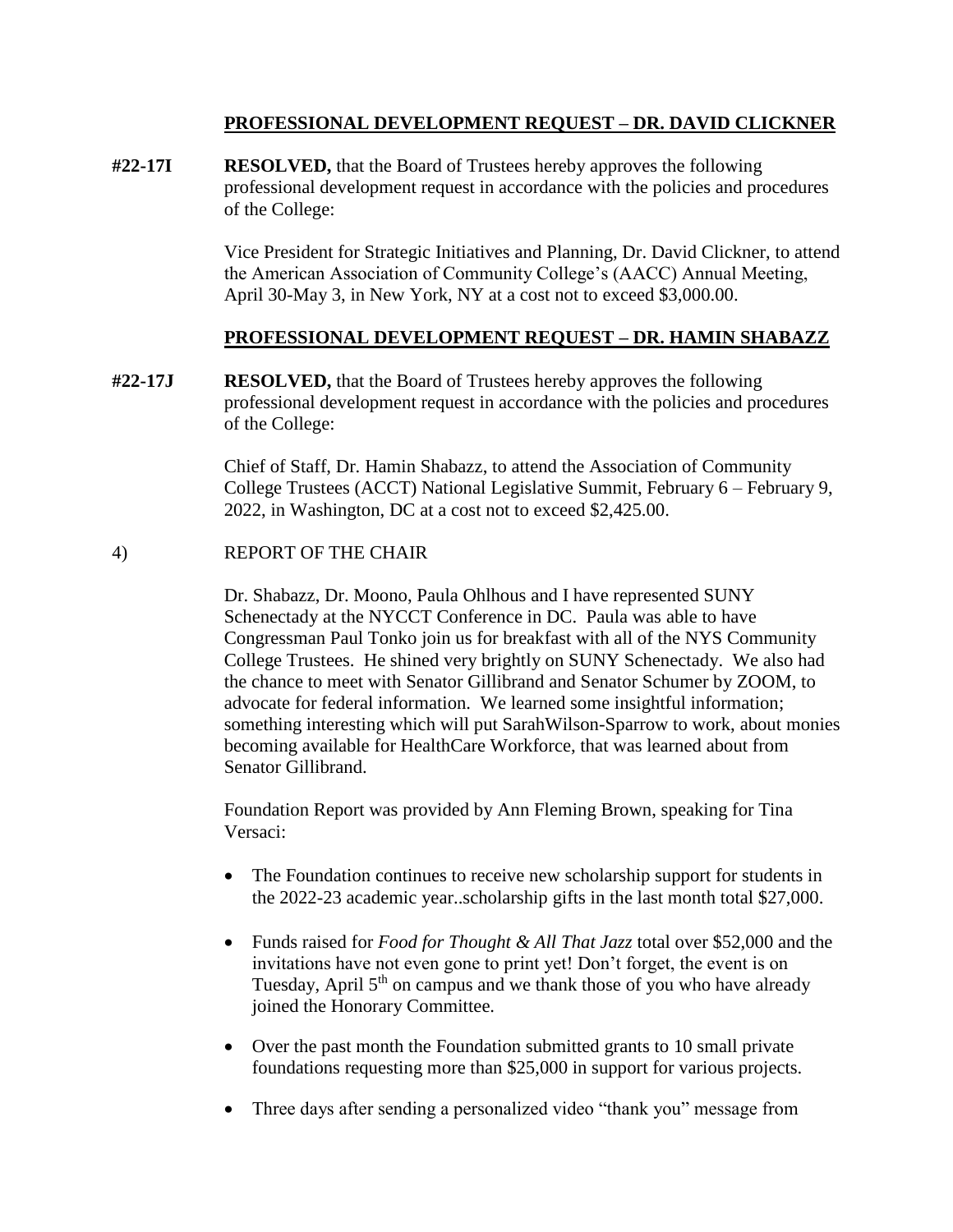Stacy and Robyn King about the Royals Care Center, food pantry endowment donors Magda and Gus Mininberg made an additional gift of \$5,000 to the food pantry.

• Our thanks to Marshall & Sterling Upstate for committing to a \$7,500 scholarship of our Fall 2022 Founder's Day Matching Challenge.

#### 5) REPORT OF THE TREASURER

A presentation of the College's 2020-2021 Audit was presented by Lumsden & McCormick, LLP. In addition, Chair Brown thanked the auditors for their considerations and thank you to team for a successful audit.

Upon motion by Trustee Hughes and seconded by Trustee Seecharran, the resolution was unanimously approved.

### **2020-21 AUDIT REPORT: Lumsden & McCormick, LLP**

**WHEREAS,** Lumsden & McCormick, LLP has completed their annual audit of SUNY Schenectady's records and accounts for the operating funds ending August 31, 2021, and

**WHEREAS**, the Audit Report was disseminated to the Board of Trustees and reviewed and discussed with the Board of Trustees, it is hereby

**#22-18 RESOLVED,** that the Audit Report for SUNY Schenectady's 2020-21 Operating Funds be hereby approved by the Board of Trustees and filed.

> Upon motion by Trustee King and seconded by Trustee Hughes, the resolution was unanimously approved.

## **APPROVAL FOR THE KEY BANK N.A. WARRANTS #20 THROUGH #23**

**WHEREAS,** the Treasurer has reviewed Key Bank N.A. Warrants #20 through #23 and recommends payment of same, it is hereby

**#22-19 RESOLVED,** that Key Bank N.A. Warrants #20 through #23 be hereby approved for payment.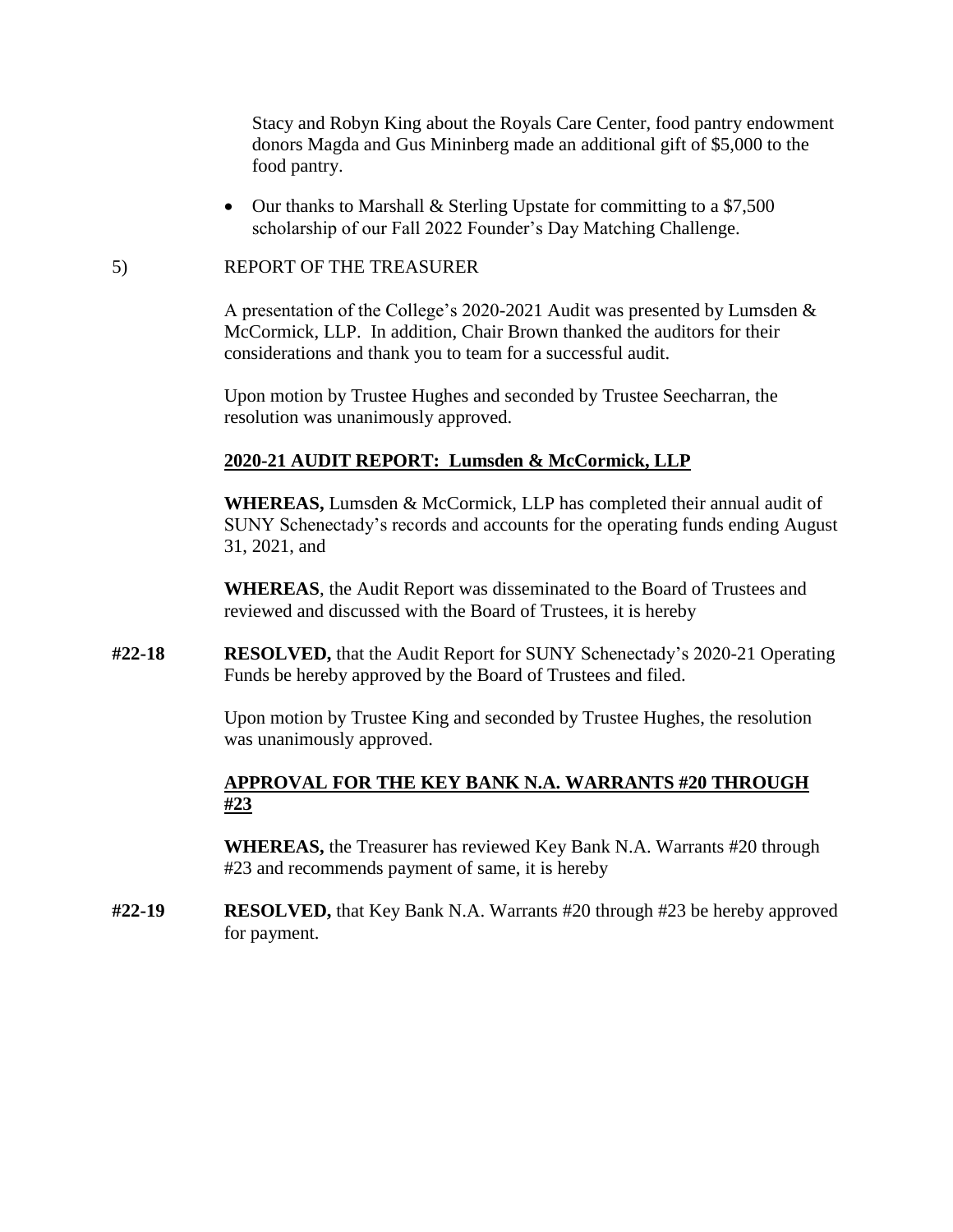Upon motion by Trustee Hughes and seconded by Trustee Karl, the resolution was unanimously approved.

# **APPROVAL OF THE REPORT OF REVENUES AND EXPENDITURES FOR THE PERIOD ENDING JANUARY 31, 2022**

**WHEREAS,** the Board has received the Report of Revenues and Expenditures for the period ending January 31, 2022, as prepared by the Office of the Vice President of Administration in advance of the meeting, it is hereby

- **#22-20 RESOLVED,** that the Report of Revenues and Expenditures for the period ending January 31, 2022, be accepted as received.
- 6) PRESIDENT'S REPORT

Thank you to Patrick Ryan, Amiee, Brian and the entire team for their excellent job with the attention to the standards with regards to budget.

Dr. Moono stated that we are at "full court press" regarding the budget, as its should be passed by end of March. There have been interactions with the Board, as well as Legislatures in Albany to reemphasize and help us in pointing out what we are asking.

Our College Community continue to do the Youmans work in the midst of the challenges we face today.

A data presentation of the Integrated Postsecondary Education Data System (IPEDS) was provided by Dale Miller, Director of Institutional Research. The question we walk away with is what are we putting forward for Diversity on Campus amongst students and faculty?

Click on link for full report: [President's Report –](https://sunysccc.edu/PDF/About%20SCCC/CollegeLeadershipVision/PresidentsReport_2-2022.pdf) February 2022 (sunysccc.edu)

Student Trustee Dravid Seecharran shared a concern some of the students had, which was mentioned that during a recent meeting with SGA, the question was raised in regards to Diversity – students inquired about having a dedicated space for a prayer room, as the space suggested does not provide privacy for prayer.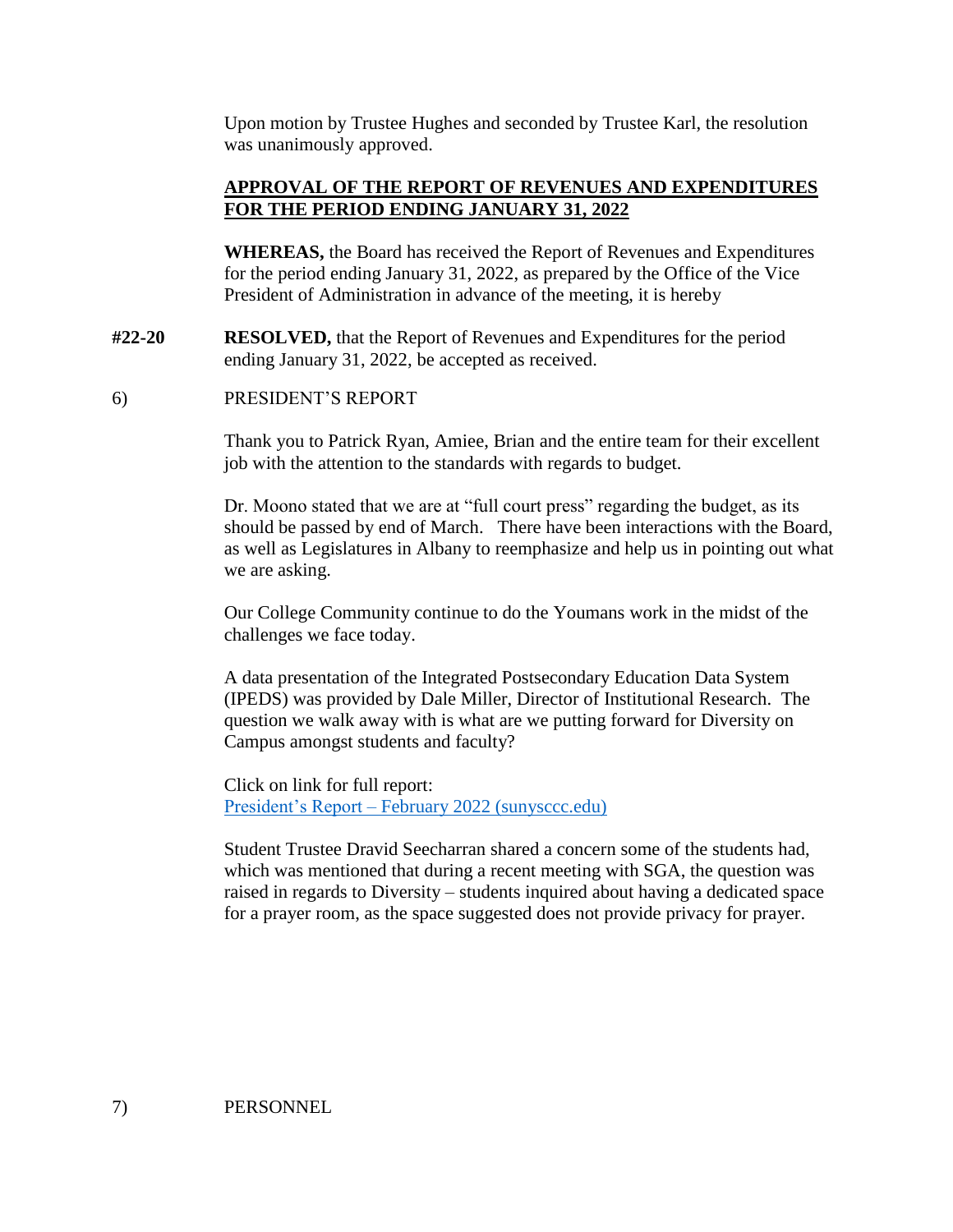Upon motion by Trustee King and seconded by Trustee Hughes, the resolution was unanimously approved.

# **TEMPORARY ASSIGNMENT FOR DR. CHERYL GOOCH, VICE PRESIDENT FOR ACADEMIC AFFAIRS**

**WHEREAS,** Dr. Cheryl Gooch will have the added responsibility of overseeing the Division of Business, Criminal Justice and Law while a search is initiated to fill the position permanently, and

**WHEREAS,** in addition to the responsibilities as Vice President for Academic Affairs, Dr. Cheryl Gooch provides leadership for Academic Affairs; therefore, be it

**#22-21 RESOLVED,** that Dr. Cheryl Gooch be compensated for this additional work and receive a bi-weekly stipend of \$300 for the period beginning February 7, 2022 and continuing through April 29, 2022.

> Upon motion by Trustee Hughes and seconded by Trustee King, the following five resolutions were unanimously approved.

# **TEMPORARY ASSIGNMENT FOR MICHELLE RAGUCCI, DIRECTOR OF ACADEMIC SERVICES**

**WHEREAS,** Michelle Ragucci will have the added responsibility of the Perkins Project, and

**WHEREAS,** Michelle Ragucci will oversee the Perkins project including but not limited to budget management, NYSED reporting, and coordination with multiple campus departments including project meetings, data collection, and assessment; therefore be it

**#22-22 RESOLVED,** that Michelle Ragucci be compensated for additional work and receive a bi-weekly stipend of \$175 effective January 24, 2022 through June 30, 2022.

### **TEMPORARY ASSIGNMENT FOR HEATHER LESSARD, STUDENT SUCCESS MANAGER**

**WHEREAS,** Heather Lessard will have the added responsibility of the Title III Project Director, and

**WHEREAS,** Heather Lessard will complete the Title III Annual Performance Review, and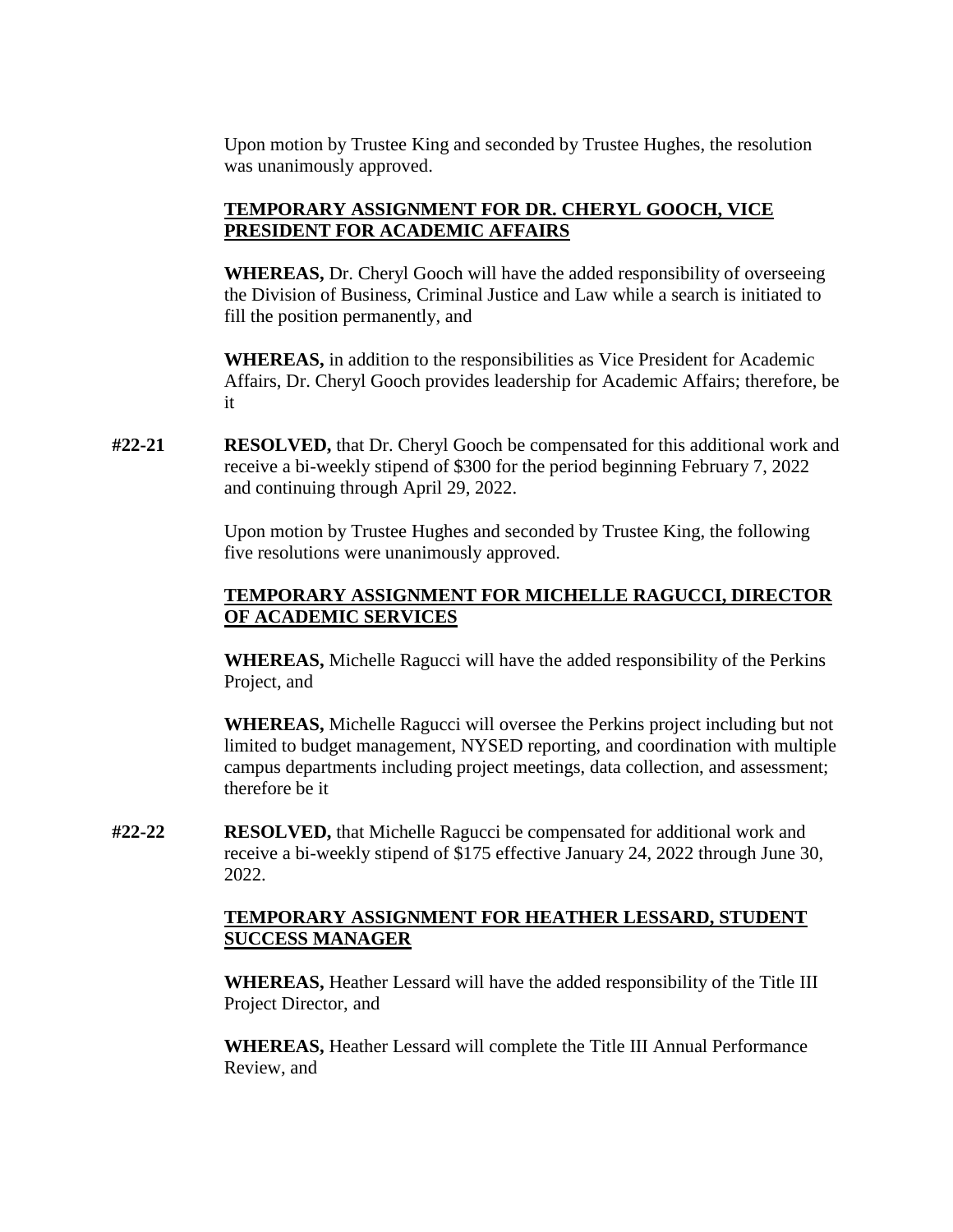**WHEREAS**, Heather Lessard will monitor and remain up-to-date with all Title III requirements and participating in all meetings and professional development activities associated with the grant project; therefore be it

**#22-23 RESOLVED,** that Heather Lessard be compensated for additional work and receive a bi-weekly stipend of \$175 effective January 24, 2022 through August 31, 2022.

## **RESOLUTION TO EXTEND APPOINTMENT OF BEN DEANGELIS AS INTERIM DIRECTOR OF TRIO**

**WHEREAS,** it has been recommended that Ben DeAngelis' appointment of Interim Director of TRIO be extended for the period March 1, 2022 to April 30, 2022, and

**WHEREAS,** the President has concurred with the recommendation, it is hereby

**#22-24 RESOLVED,** that Ben DeAngelis' appointment as Interim Director of TRIO be extended for the period commencing March 1, 2022 and continuing through April 30, 2022, or until the completion of a successful search, whichever is sooner.

## **EXTENSION OF SPECIAL ASSIGNMENT FOR MICHELLE RAGUCCI**

**WHEREAS,** Michelle Ragucci serves as the Director of Academic Services and is being asked to continue to take over the daily operations of the Testing Center; and

**WHEREAS,** Michelle Ragucci will oversee the administration and proctoring of tests; coordinate with the ADA Transition Services staff regarding the scheduling of students with disabilities and liaise with faculty regarding make-up testing, in addition to other duties, it is hereby

**#22-25 RESOLVED,** that the Board of Trustees approves Michelle Ragucci to continue her special assignment to take over the daily operations of the Testing Center March 1, 2022 to April 30, 2022 or sooner pending the successful search and the assumption of the duties by the selected candidate, whichever is sooner.

## **RESOLUTION TO EXTEND APPOINTMENT OF MARY SILVESTRI AS TEMPORARY STUDENT ACTIVITIES ADVISOR**

**WHEREAS,** it has been recommended that Mary Silvestri's appointment of Temporary Student Activities Advisor be extended for the period commencing March 1, 2022 and continuing through April 30, 2022, and

**WHEREAS,** the President has concurred with the recommendation, it is hereby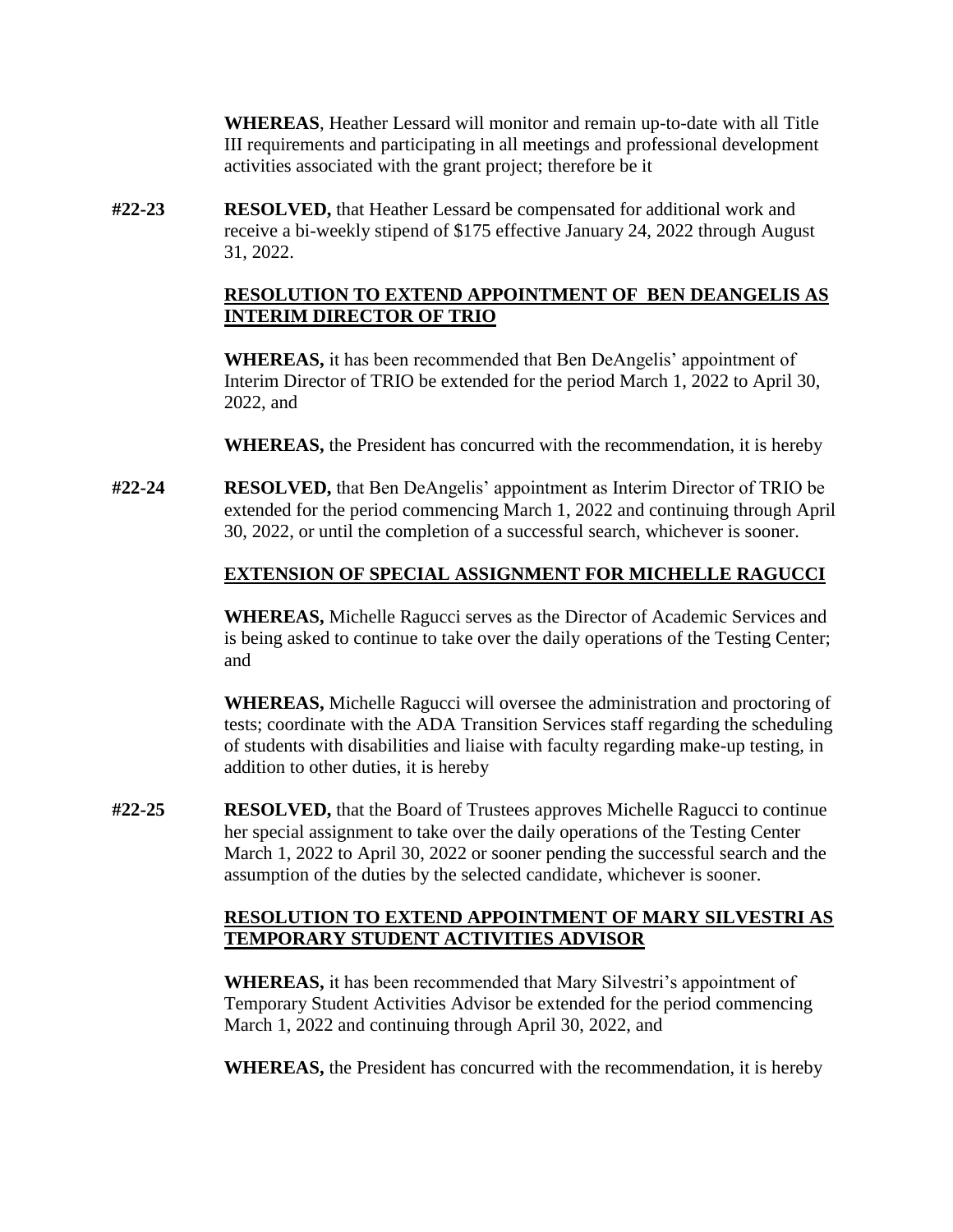**#22-26 RESOLVED,** that Mary Silvestri's appointment as temporary Student Activities Advisor be extended for the period commencing March 1, 2022 and continuing through April 30, 2022, or until the completion of a successful search, whichever is sooner.

> Upon motion by Trustee Seecharran and seconded by Trustee Farley, the resolution was unanimously approved.

### **RESOLUTION OF RECOMMENDATIONS FOR TENURE APPOINTMENTS**

**WHEREAS,** the Vice President for Academic Affairs received and reviewed the recommendations that were submitted by the Tenure Committee chaired by Professor, Tamara Calhoun; and

**WHEREAS,** the members of the Board of Trustees considered the recommendations made on behalf of the professional faculty members listed below, it is hereby

**#22-27 RESOLVED,** that the following persons be granted a tenure appointment, as listed below:

> Tenure Appointments Catia Laird de Polanco, Associate Professor, Liberal Arts Sten Isachsen, Associate Professor, Music

8) Upon motion by Trustee Seecharran and seconded by Trustee King, the resolution was unanimously approved.

## **APPROVAL TO SUBMIT PROGRAM ANNOUNCEMENT**

**WHEREAS,** that the President of the College is authorized to submit the Program Announcement of Behavioral Health Technician (BHT) Microcredential Proposal; and

**WHEREAS**, this micro-credential is designed to "stack into" the Chemical Dependency Counseling certificate program; and

**WHEREAS**, this micro-credential is the result of an extensive collaboration between professionals in Academic Affairs, Workforce Development and community partners including experts in the field at St. Mary's Hospital and New Choices; and be it further

**#22-28 RESOLVED**, that the Board of Trustees approve this BHT Micro-credential proposal as reflected in the copy attached hereto, to become effective immediately.